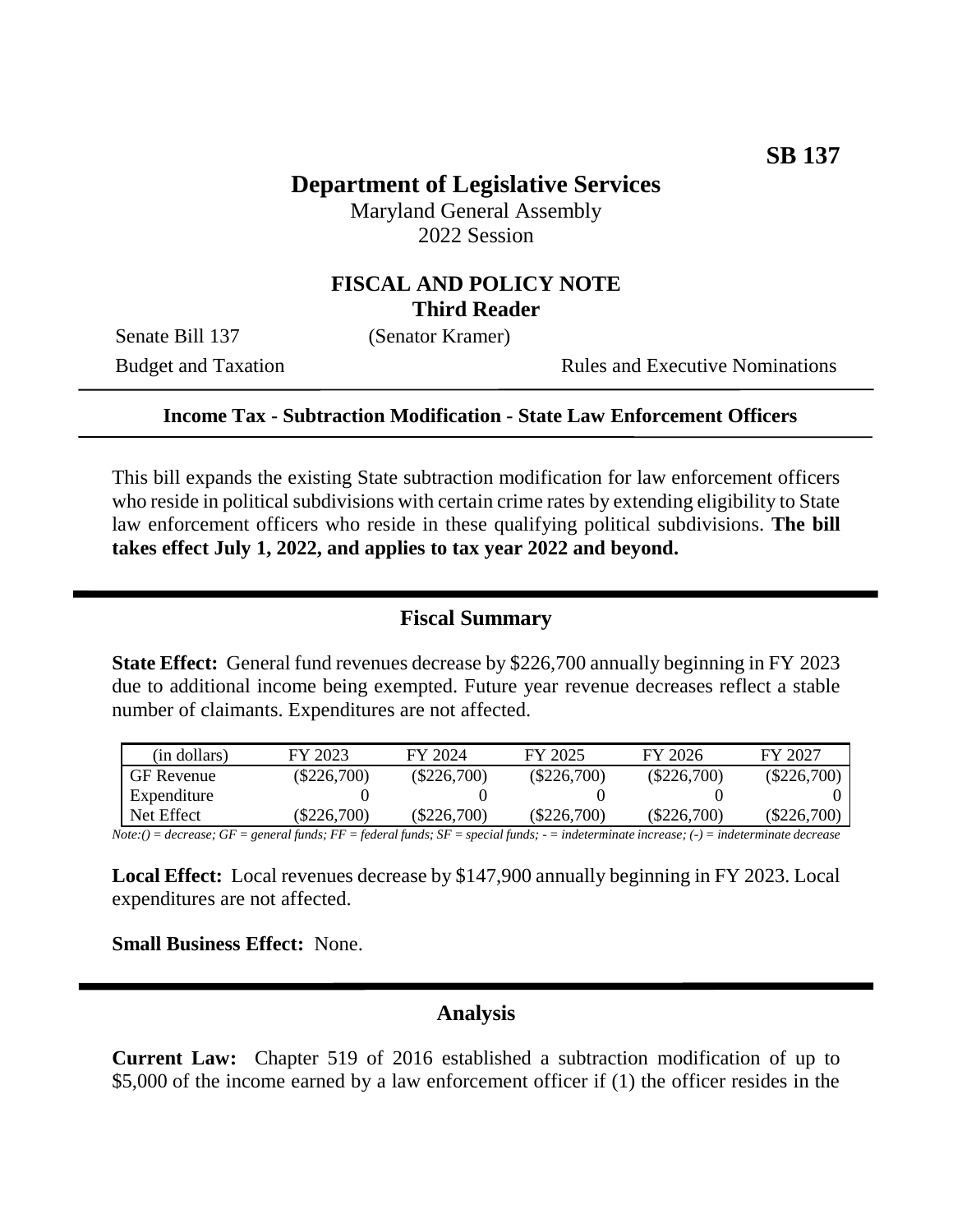political subdivision in which the officer is employed and (2) the crime rate in the political subdivision exceeds the State's crime rate. A law enforcement officer is an individual who (1) in an official capacity is authorized by law to make arrests and (2) is a member of a law enforcement agency, including a law enforcement officer who serves in a probationary status or at the pleasure of the appointing authority of a county or municipality. The Maryland Police Training and Standards Commission certifies to the Comptroller the political subdivisions that have crime rates exceeding the State's crime rate.

Legislation enacted in 2019 and 2020 extended eligibility to Maryland Transportation Authority (MDTA) law enforcement officers and law enforcement officers of the Maryland-National Capital Park Police and Washington Suburban Sanitary Commission Police Force.

Federal and most State law enforcement officers do not qualify for the subtraction modification.

**State Revenues:** Additional subtraction modifications may be claimed beginning in tax year 2022. Based on the number of police officers employed by State agencies who do not currently qualify for the subtraction modification and the political subdivisions that have crime rates exceeding the State's crime rate, it is estimated that general fund revenues will decrease by \$226,700 annually beginning in fiscal 2023.

The 2019 *Uniform Crime Report* indicates that there are 2,727 sworn law enforcement officers employed by State agencies, not including MDTA officers who may qualify for the subtraction modification under current law. This number includes 1,467 Maryland State Police officers, 336 officers employed by higher education institutions, and 924 officers employed at other State agencies including the Comptroller's Office, the Department of General Services, the Department of Natural Resources, the Maryland Department of Transportation, and the State Fire Marshall.

**Local Revenues:** Local income tax revenues will decrease as a result of subtraction modifications claimed against the personal income tax. Local revenues will decrease by \$147,900 annually beginning in fiscal 2023.

# **Additional Information**

**Prior Introductions:** SB 176 of 2021 received a hearing in the Senate Budget and Taxation Committee, but no further action was taken. SB 492 of 2020 passed the Senate and was referred to the House Ways and Means Committee, but no further action was taken. Its cross file, HB 843 of 2020 received a hearing in the House Ways and Means Committee, but no further action was taken.